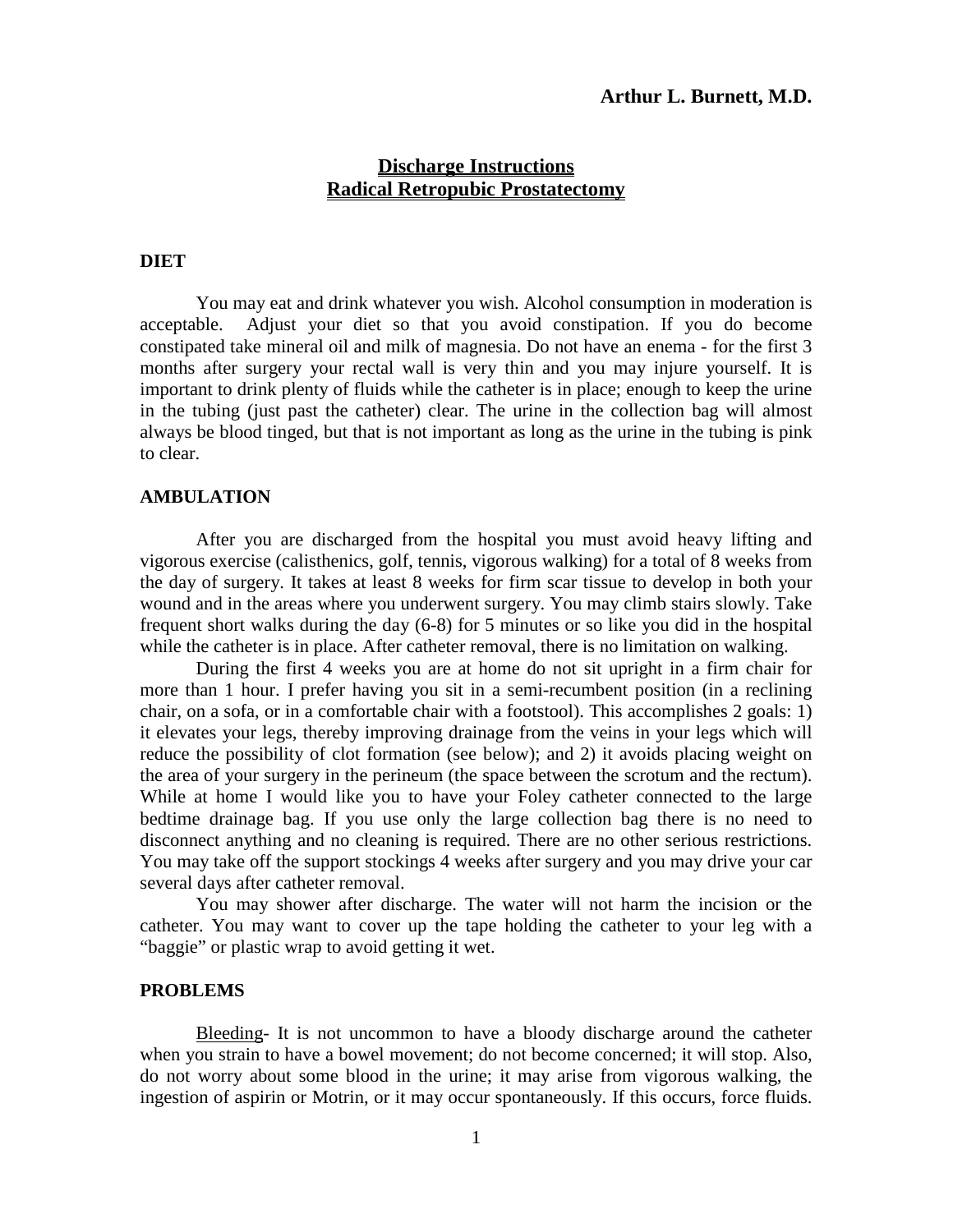This will dilute out the blood so that it does not clot off the catheter and will encourage the cessation of bleeding. Blood in the urine usually has no significance and spontaneously resolves on its own.

Leakage around the catheter - This is very common, especially when you're up walking around. The tip of the catheter is not in the most dependent part of the bladder; the balloon that holds the catheter in the bladder elevates the tip of the catheter away from the bladder neck. For this reason, when walking many patients have leakage around the catheter. This can usually be managed through the use of diapers or other absorbent materials. If your catheter stops draining completely, lie down flat and drink a lot of water. If after 1 hour there is no urine coming through the catheter it is possible that your catheter has become obstructed or dislodged. At that point call me (see below).

Bladder Spasm - While the catheter is in place, it is not unusual to have a strong sudden desire to urinate with pain over the bladder area and simultaneous leakage of urine or blood around the catheter. This is called a bladder spasm and commonly occurs at the time of a bowel movement. If it occurs you should lie down until the discomfort passes. If bladder spasm becomes frequent and bothersome, Motrin or Advil can be used to help stop the spasm. These medicines should not be used if the urine is still bloody because they could lead to clotting of the catheter.

Wound - The wound should heal satisfactorily with the steri-strips serving to hold the skin edges together only and they may be removed entirely within 3 weeks. Many patients develop some drainage from the wound once they go home. This can either be clear fluid (a seroma) or a mixture of blood and pus. In either instance it usually can be treated simply. If the wound should open, obtain some hydrogen peroxide and Q-tips; soak the Q-tip in the hydrogen peroxide and place it through the opening in the wound. This will keep the opening from closing until all the material has drained. I suggest that you shower in the morning washing this area thoroughly (you cannot hurt it). After your shower use the Q-tip and then place a dressing over the site. Repeat the Q-tip and dressing before you go to bed that night. Feel free to call me for further advice (see below).

Clots in the legs - During the first 4-6 weeks after surgery, the major complication that occurs in 1-2% of men is a clot in a vein deep in your leg (deep venous thrombosis). This can produce pain in your calf or swelling in your ankle or leg. These clots may break loose and travel to the lung producing a life threatening condition known as pulmonary embolus. A pulmonary embolus can occur without any pain or swelling in your leg- the symptoms are chest pain (especially when you take a deep breath), shortness of breath, the sudden onset of weakness or fainting, and/or coughing up blood. If you develop any of these symptoms or pain/swelling in your leg, call me. Also, you should immediately call your local physician or go to an emergency room and state that you need to be evaluated for deep venous thrombosis or pulmonary embolism. If the diagnosis is made early, treatment with anticoagulation is easy and effective.

If you are traveling home from the hospital in a car, stop the car every 45-60 minutes and walk around the car to prevent the blood from pooling in the legs.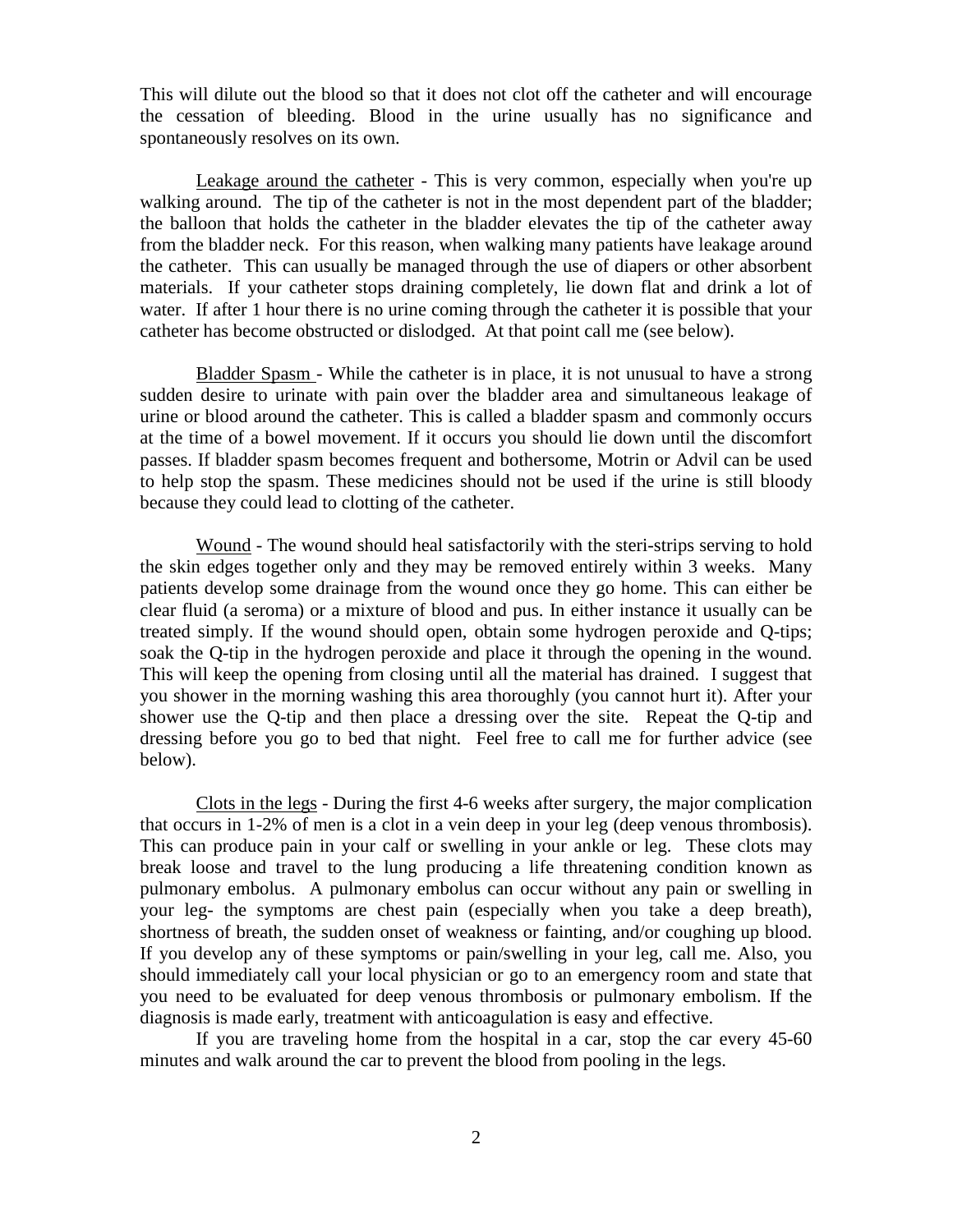Urinary Tract Infection - Urinary tract infections are not uncommon following catheter drainage. They can be manifested in several ways. Before the catheter is removed the urine may become permanently cloudy (see below), there may be purulent drainage around the catheter, and there may be continuous pain at the end of the urethra. This suggests that you may have a urinary tract infection (drainage of mucous around the catheter is normal). Also, it is not unusual for some bacteria to be present in the urine. For this reason, many urologists will place you on an antibiotic for a few days after the catheter has been removed.

Urinary sediment - It is not uncommon for there to be some sediment in the urine. This can be manifested in a number of different ways. Old clots may appear as dark particles which occur after the urine has been grossly bloody. With hydration these will usually clear spontaneously. Also, the pH (acidity or alkalinity) of the urine changes throughout the day. After a meal the urine oftentimes becomes alkaline. There are normal substances in the urine called phosphates. They precipitate out in alkaline urine and form cloudy masses in the urine. If you see these periodically do not be concerned. This is a normal phenomenon. Finally, if the urine is persistently cloudy this suggests that an infection may be present (see above).

Pain - Abdominal pain is common, but it is not located where you would expect it (i.e., in the midline). Rather it is either on one side or the other of the midline (it rarely hurts equally on both sides). The pain is from irritation of the abdominal muscles; sometimes it is where the drainage tubes exited. It will resolve spontaneously. Try to avoid activities that bring it on. It is very common to have a deep feeling of discomfort in the perineum (between the scrotum and rectum), especially after sitting. The pain is coming from the area where the operation took place and will disappear with time. Avoid sitting for a long time if it is bothersome. Discomfort in the testicles is very common after radical prostatectomy because the spermatic cord (attached to the testicle) is stretched during the operation. This discomfort will disappear in time. If bothersome, use Motrin or Advil if the urine is clear.

Swelling – It is very common to have swelling and discoloration of the scrotum and the penile skin after radical prostatectomy. This is simply fluid that has not been reabsorbed. It is not harmful. If the scrotum is swollen, put a rolled hand towel underneath the scrotum to elevate it when lying down.

Catheter removal - Your catheter should be removed approximately 2 weeks from the day of surgery. On the day you are going to have your catheter removed drink a lot of fluids before you arrive at the office. On that day I am only concerned whether or not you are urinating with a strong stream. The recovery of urinary control takes longer (see below). At the time that you are scheduled to return for catheter removal, antibiotic coverage will be necessary. Catheter removal in our clinic necessitates that you obtain your antibiotics from a prescription that has been provided to you with your discharge papers.

### **URINARY CONTROL**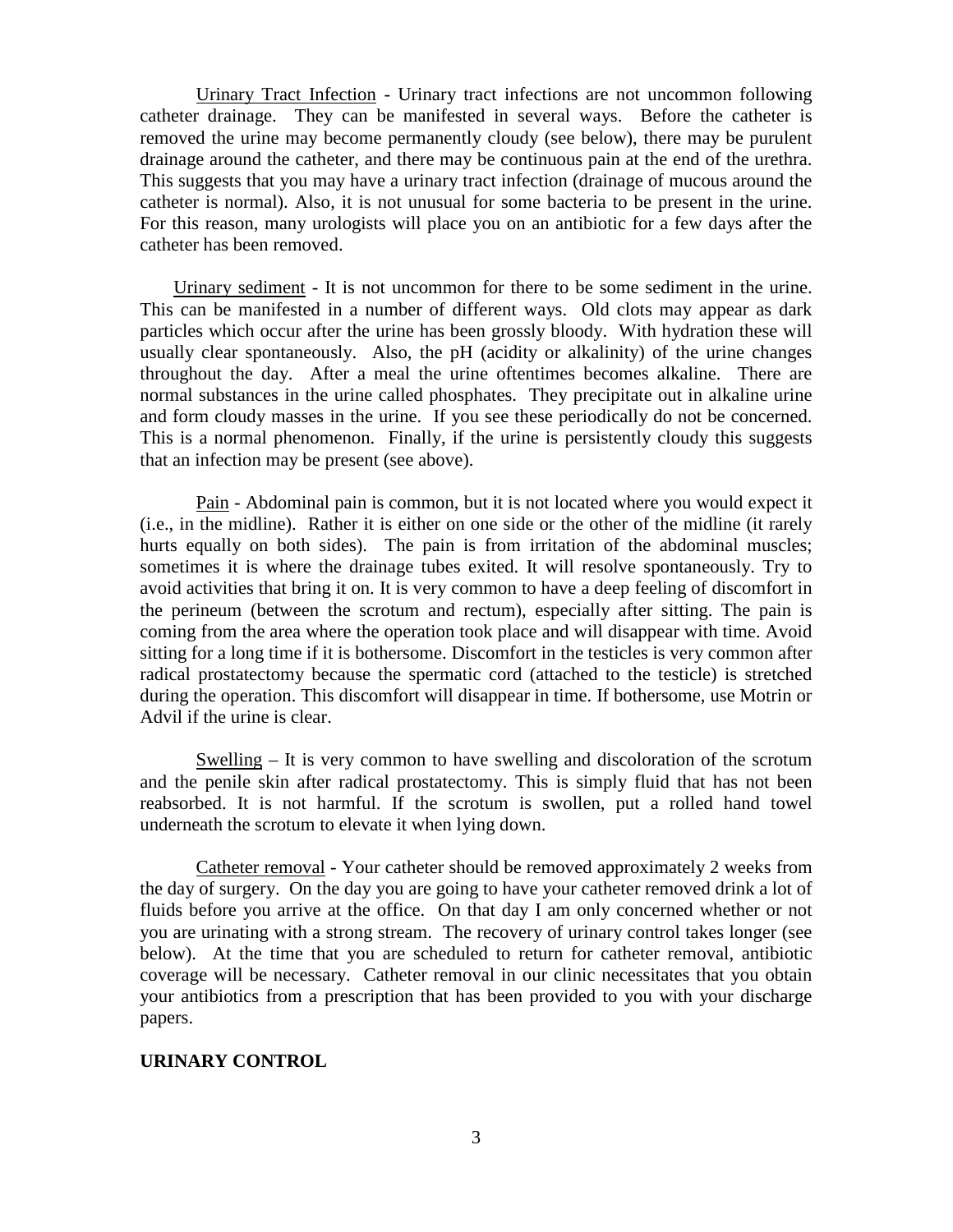Problems with urinary control are common once the catheter is removed. Do not become discouraged. Urinary control returns in 3 phases: Phase I - you are dry when lying down at night; Phase II - you are dry when walking around; Phase III - you are dry when you rise from a seated position. This is the last component of continence that returns. Everyone is different and, for this reason, I cannot predict when you will be dry. To speed up your recovery, practice stopping and starting your urinary stream every time you void. To do this, you must stand up to urinate. To shut off your urinary stream, contract your pelvic urinary control muscles which are identified when you see your urinary stream stop. Sustain this contraction for 10 seconds, and then you may release your hold to let the stream pass again briefly. If you are able, repeat the 10 second contraction, again observing your stream to stop. Only perform these exercises when you urinate. Do not do them at other times because you will fatigue the sphincter muscle. Until your control returns completely wear a pad or disposable diaper. You can obtain Depends, an adult diaper, from your local grocery store. Some patients prefer using a Serenity pad and others like a product called ConFiDenS, which is a specialty type of either jockey underwear or boxer short. For information on ConFiDenS please write to: CFDS Dept. REO, 2245 D Rome Drive, P.O.Box 88319, Indianapolis, IN 46208 or telephone (317)-291-4423. Do not wear an incontinence device with an attached bag, a condom catheter, or a clamp. If you do, you will not develop the muscular control necessary for continence. Until your urinary control returns, avoid drinking excessive amounts of fluids. Also, limit your intake of alcohol and caffeine- both will make the problem worse. Once the catheter is removed, limit fluids to the amount necessary to satisfy your thirst.

If you develop a red painful rash you may have a fungal infection, especially if you were treated with antibiotics. This usually responds well to treatment with Lotrimin cream, a non-prescription formulation that can be purchased over the counter.

#### **SEXUAL FUNCTION**

Erections return gradually. Be patient. As I told you before the operation, the return of sexual function varies depending upon the age of the patient and the extent of the tumor. There are some patients who don't recover potency until two years after surgery. Furthermore, most patients continue to experience improvement of erections over the long term after the operation. Erections return gradually and quality improves month by month. The stimuli for erection during the first year will also be different. Visual and psychogenic stimuli will be less effective and tactile sensation will be more effective. Indeed, the major stimulus for erections during the first year postoperatively is tactile sensation. For this reason, do not be afraid to experiment with sexual activity you can do no harm. If you obtain a partial erection, attempt vaginal penetration. Lubrication of the vagina with K-Y jelly can help. Vaginal stimulation will be the major factor which encourages further erections. Do not wait until you have the "perfect erection" before attempting intercourse. In addition, you should be able to have an orgasm even if you do not have an erection. With orgasm there will be no emission of semen because the prostate and seminal vesicles have been removed. When erectile function begins to return many patients complain that they lose their erections when they attempt intercourse. This is caused by a venous leak. This can be overcome by placing a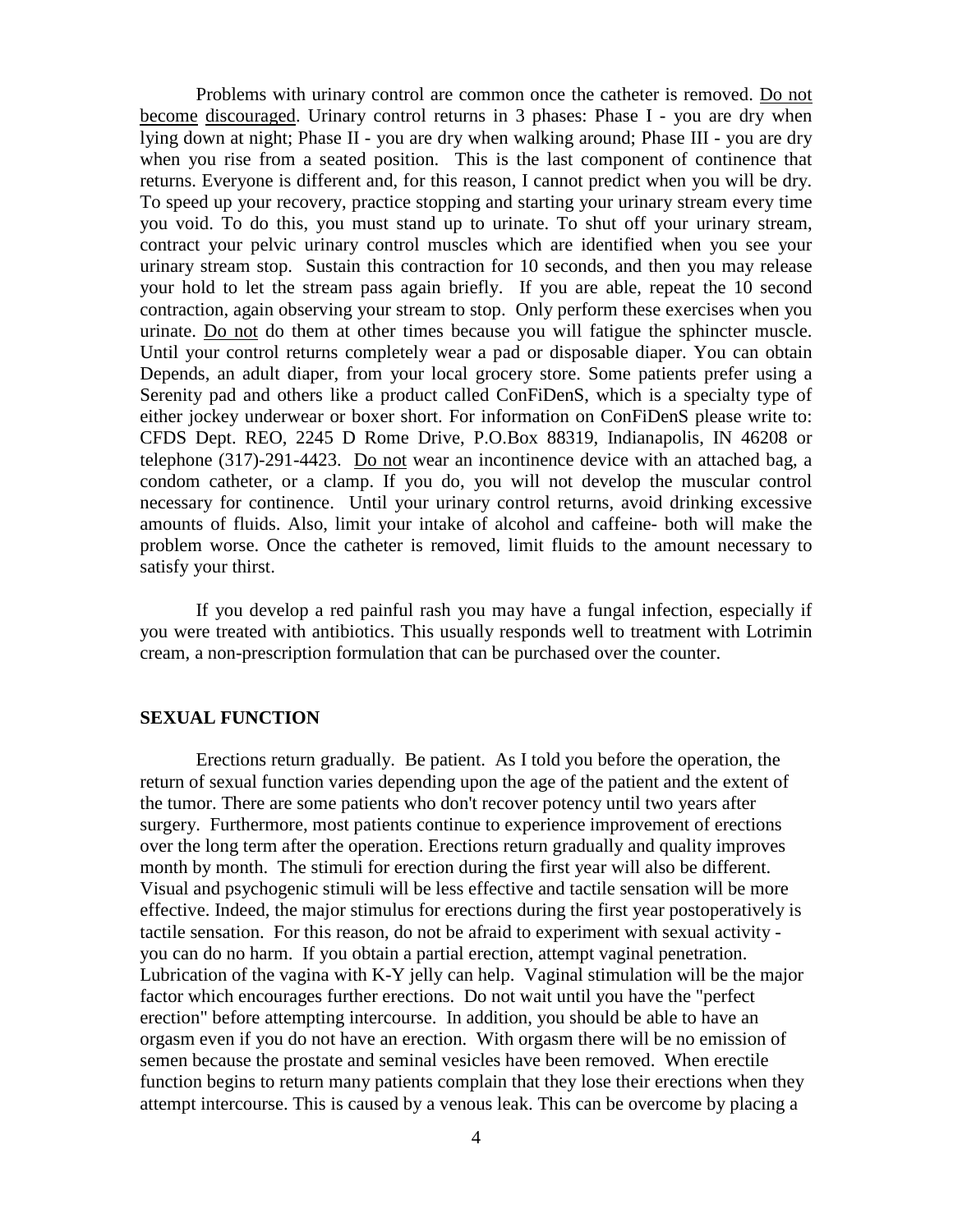soft tourniquet at the base of the penis before foreplay. The purpose of this tourniquet is to retain the blood in the penis once blood flow increases secondary to stimulation. Do not worry; the tourniquet will not impede the flow of blood into the penis. My patients have told me that rubber bands, ponytail holders, or "erection rings" (which can be obtained from novelty stores) work.

### **COMMUNICATION WITH DR. BURNETT**

If you have any problems when you are at home, call me at (410) 614-3986 between 9:00AM and 5:00PM. My secretary will arrange for us to speak. If it is an emergency my secretary will get in touch with me. If you have an emergency at night or on a weekend call The Johns Hopkins Hospital- (410) 955-6070 and ask for the urology resident on call who may then reach me. My fax number is (410)-614-3695.

#### **LONG-TERM EVALUATION**

I would like to speak to you by phone 1 week after catheter removal, to review your progress if catheter removal is done elsewhere than with me or my clinical staff. You should have a PSA measurement done at 3 months either at the time of a clinic visit with me or with your local physician, prior to arranging a telephone consultation with me. PSA measurement is the only follow-up exam that is needed thereafter and should be done at 6 month or 12 month intervals depending upon the final pathology report.

Many patients have told me that they would like to share their experiences with others to help them navigate the uncharted waters of diagnosis, treatment and recovery. If you or your wife would like to share your personal story, please contact my secretary at 410-614-3986. She will put your name on our list of volunteers who are willing to talk to others about their experience.

I am proud to be the author on two publications which you may also find helpful as you continue your journey as a prostate cancer survivor. **Prostate Cancer Patients Speak Their Minds** combines personal stories of men who have defeated prostate cancer with expert medical advice and supplemental observations from me. The **Johns Hopkins**  Patients' Guide to Prostate Cancer is a concise, "how-to" guide that explains prostate cancer treatment from start to finish. Both books are available on Amazon.com or at national booksellers such as Barnes and Noble and Borders.

Finally, patients frequently ask how they can help support the research programs of The Brady Urological Institute. The Brady is the premier urology research center in the world. Here we are pioneering basic science, clinical, and surgical advances in the fight against prostate cancer. In addition to my clinical and surgical practice, I run a fully equipped research lab with five full-time staff. We focus on improving and preserving erectile and voiding dysfunctions which occur as a result of pelvic disorders and traumas, including prostate cancer surgery. We are particularly optimistic about our investigations regarding the development of specialized drugs to better preserve erectile function for men undergoing radical prostatectomy.